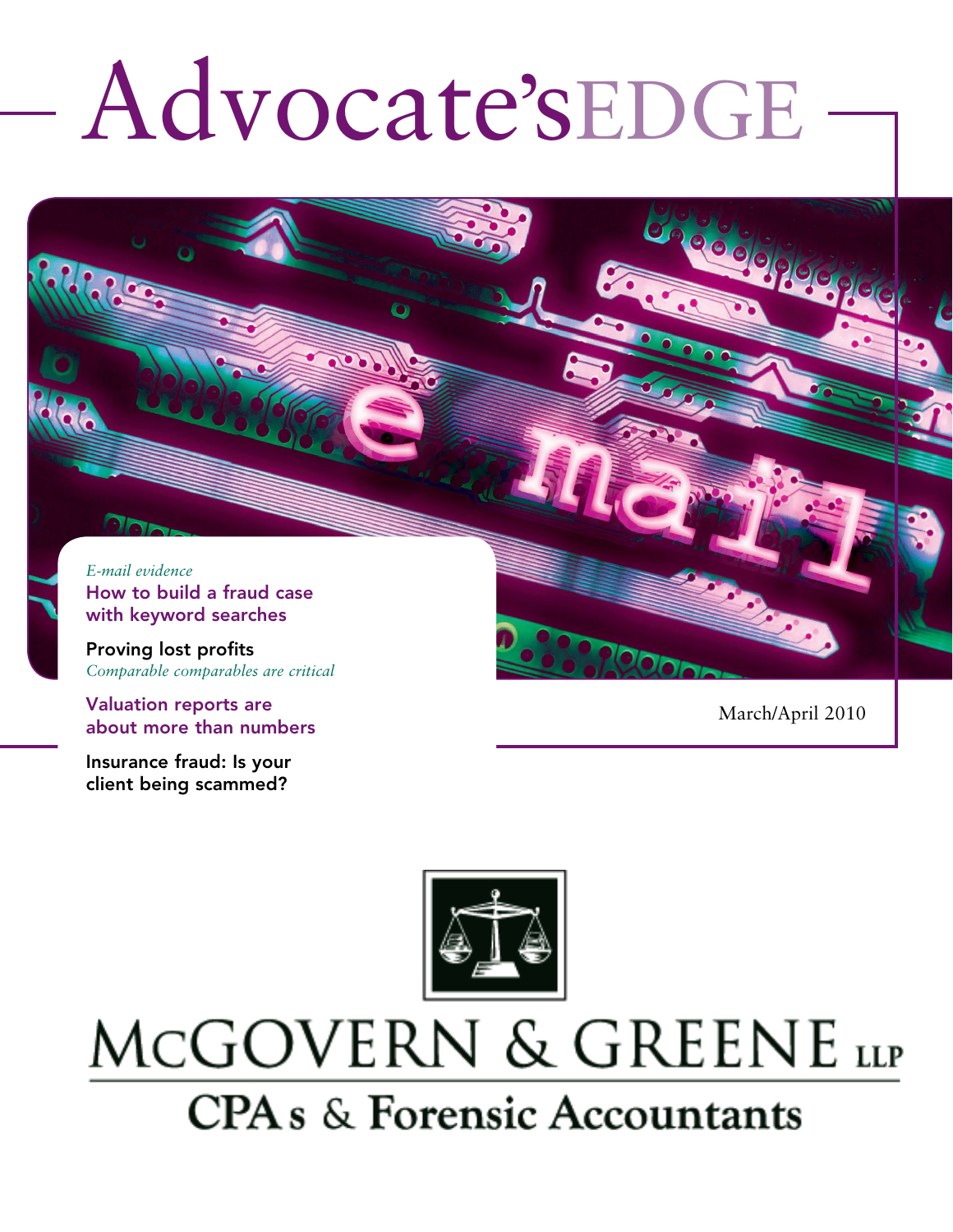## *E-mail evidence* How to build a fraud case with keyword searches

Occupational fraud continues to take a big financial bite out of U.S. businesses. But new detection techniques that apply both technological advances and well-established fraud theory can help stop employee theft before it wreaks havoc on a company's profitability.

A joint project between Ernst and Young (E&Y) and the Association of Certified Fraud Examiners (ACFE) has found that certain keywords in employee e-mail may indicate the presence of fraud. Typically, three conditions make occupational fraud possible: motivation, opportunity and rationalization (also known as the "fraud triangle"). By pinpointing the existence of such conditions, experts can better target their investigations.

#### ONI Y WORDS?

The E&Y and ACFE project began by questioning research that shows occupational fraud is detected largely through tips or by accident. The researchers considered it counterintuitive that, in an age of sophisticated analytical tools, most fraud is detected by decidedly low-tech means. Noting the prevalence of e-mail in today's business communications, they theorized that e-mail communication patterns could reveal a fraud perpetrator's motivation, opportunity and rationalization.

The researchers tapped extensive databases and reference materials to compile a master list of terms and phrases that appeared to be related to each component of the fraud triangle. Surprisingly, many common, seemingly innocent phrases are on the list, including:

**Motivation.** *Meet the deadline, make sales quota, under the gun, problem, committing, creative, concern, not sure, spread* and *revise.*

**Opportunity.** *Override, write-off, recognize revenue, correct, appropriate, reserve, misconduct, departing, discount, difficult, fail* and *critical.*



**Rationalization.** *It's OK, sounds reasonable, I deserve, therefore, find out, get back, find it, figure out, catch* and *doesn't make sense.*

Fraud investigators can use text search-and-retrieval software to search e-mail for such terms and phrases. To improve effectiveness, they customize basic keyword libraries by adding terms specific to the subject company and its previous fraud risks and experiences — for example, the names of particular accounts and other suspected employees.

#### Conserving costs and resources

By performing this kind of keyword search on the e-mail of high-risk or suspicious employees, fraud experts can help the company's legal team conserve its resources and contain costs. For example, the expert can use the frequency of certain keywords to develop "fraud scores" for each employee. Employees with the highest scores may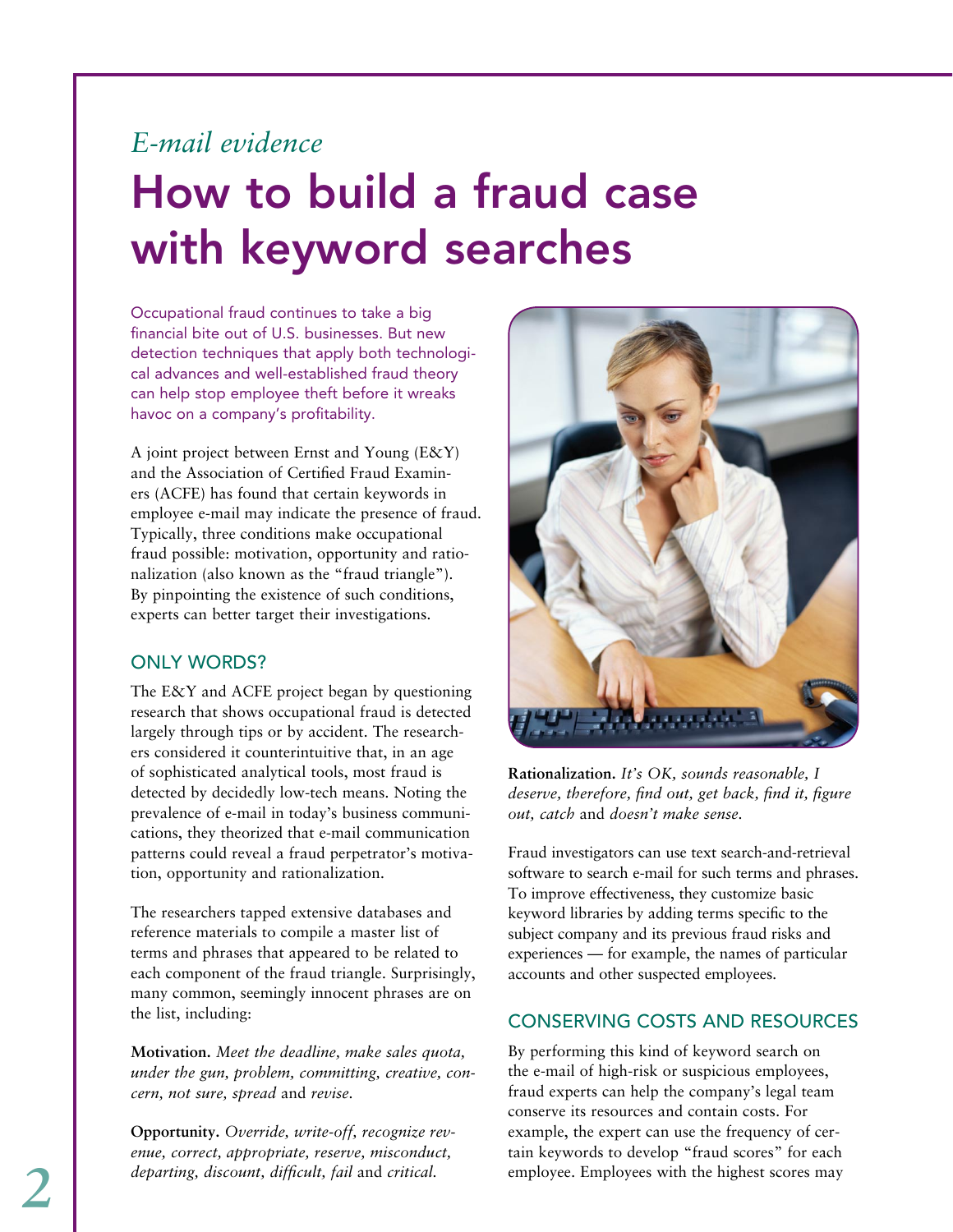be more likely to have perpetrated fraud and, thus, warrant greater scrutiny. Or the expert can determine a particular time when fraud might have occurred by looking for periods when the frequency of all three categories of keywords increased.

Having identified the highest-risk employees and time periods, the expert can focus on journal entries and other evidence likely to corroborate suspicions. At trial, the expert links all the evidence to the fraud and the accused perpetrator in a manner that's easy for fact-finders to understand.

#### Case in point

The E&Y and ACFE researchers used an actual revenue recognition fraud case involving a multinational company to demonstrate the effectiveness of keyword search tools. With the aid of a library of financial statement keywords they customized for the case, the researchers found more than 1.9 million e-mails from 18 suspected executives over a three-month period.

After plotting the frequency of the keywords related to the fraud triangle over that time period, the researchers discovered a sharp increase in all three components during the period that improper revenue recognition allegedly occurred.

#### Retracing the fraud triangle

Even if you're familiar with the "fraud triangle" concept, you may need a quick refresher on how each condition manifests itself:

Motivation. The fraudster perceives a need that can't be satisfied in any way other than by theft. The need might stem from addiction, gambling losses, failed investments, business difficulties, divorce or simple greed. The motivation also may be work-related, such as dissatisfaction or skepticism about management's integrity.

**Opportunity.** This represents the only element of the fraud triangle that an organization realistically can control — but only if it eliminates opportunities. They include weak internal controls, insufficient job applicant screening, inadequate policies and procedures, poorly restricted access to information, failure to segregate financial duties and infrequent or ineffective audits.

Rationalization. The fraudster tries to justify the fraud in his or her mind. For example, perpetrators may rationalize that they're only "borrowing" the funds or that their employer deserves to be cheated.

#### Make it easier

Because weak economies generally lead to a higher incidence of occupational fraud, you may be dealing with issues related to fraud evidence. Make the task easier by asking a fraud expert to apply new analytical tools such as keyword searches.  $\blacktriangleright$ 

### Proving lost profits *Comparable comparables are critical*

Establishing lost profits, particularly for new businesses that haven't yet compiled any historical financial data, can be extremely challenging. In such cases, courts sometimes rely on data from comparable businesses. But as a recent New Jersey appellate court case, *Shalley v. Borough of Sea Bright*, illustrates, *true* comparability between the businesses is critical.

#### DO-IT-YOURSELF DAMAGES TESTIMONY

Garret Shalley filed an application with his local zoning board for variances that would allow him to operate a restaurant in a part of a building that had previously housed a beauty salon. After the board denied the application, Shalley sought lost profits damages from the board, among others, alleging tortious interference with contract or prospective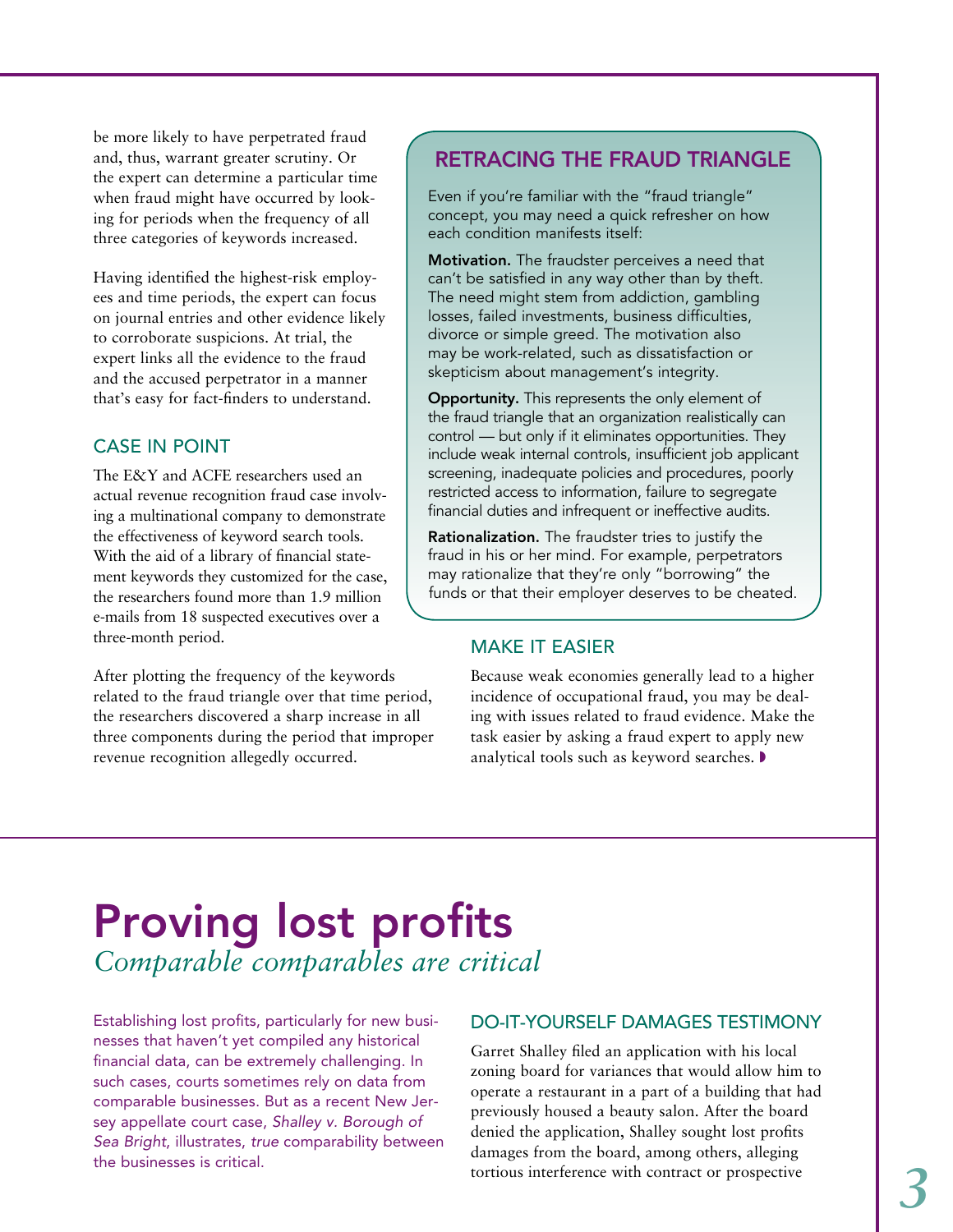economic relations. To avoid the expense of hiring a damages expert, Shalley chose to testify on damages himself, drawing on his prior experience in the restaurant business.

The trial court granted the defendant's summary judgment on all claims. On appeal, Shalley argued that he'd been wrongfully precluded from testifying on damages by the trial judge.

#### Looking at relevant law

The court of appeals explained that lost profits are recoverable only if they're capable of being established to a "reasonable degree of certainty." A plaintiff can't, therefore, recover anticipated profits that are too remote, uncertain or speculative. Lost profits need not be precisely fixed, but courts do require a "reasonably accurate and fair basis for the computation of alleged lost profits."

> *The trial judge pointed out that Shalley didn't know the population density of the surrounding areas for either restaurant, and provided no traffic or population density comparisons.*

The court also pointed out that New Jersey is among the minority of jurisdictions that apply the New Business Rule. Under the rule,

prospective profits for a new business may be deemed too remote and speculative to satisfy the standard of reasonable certainty.

#### PROFITS NOT PROVEN

Shalley based his testimony on lost profits on the profit margins he realized from operation of another restaurant he owned, which was located in another town. The trial judge declined to accept this information as a reasonably certain basis for the proposed eatery's projected

lost profits, noting several disparities between the two locations:

- $\triangleright$  The proposed restaurant would have a different menu, supplier, name and financial scheme than the existing one,
- $\triangleright$  The oceanside location of the proposed restaurant was "uniquely different" from the first's urban location, and
- $\blacktriangleright$  The proposed restaurant was significantly smaller.

The trial judge also pointed out that Shalley didn't know the population density of the surrounding areas for either restaurant, and provided no traffic or population density comparisons. Further, he failed to include salaries for himself and his mother in his projections or account for the necessary startup capital.

The court of appeals found that the evidence supported the trial judge's conclusion that Shalley had failed to submit an adequate factual basis "from which a jury could, other than through pure speculation, opine as to what the revenues would have been" for the proposed restaurant. Because lost profits couldn't be proven to a reasonable certainty, the appellate court also held that the question of the applicability of the New Business Rule was moot.

#### Lessons learned

By trying to save money on the front end, Shalley ultimately may have cost himself the case. The trial judge most likely wouldn't have barred testimony from a qualified damages expert who based lost profits projections on more appropriate — or comparable restaurants.  $\blacktriangleright$ 

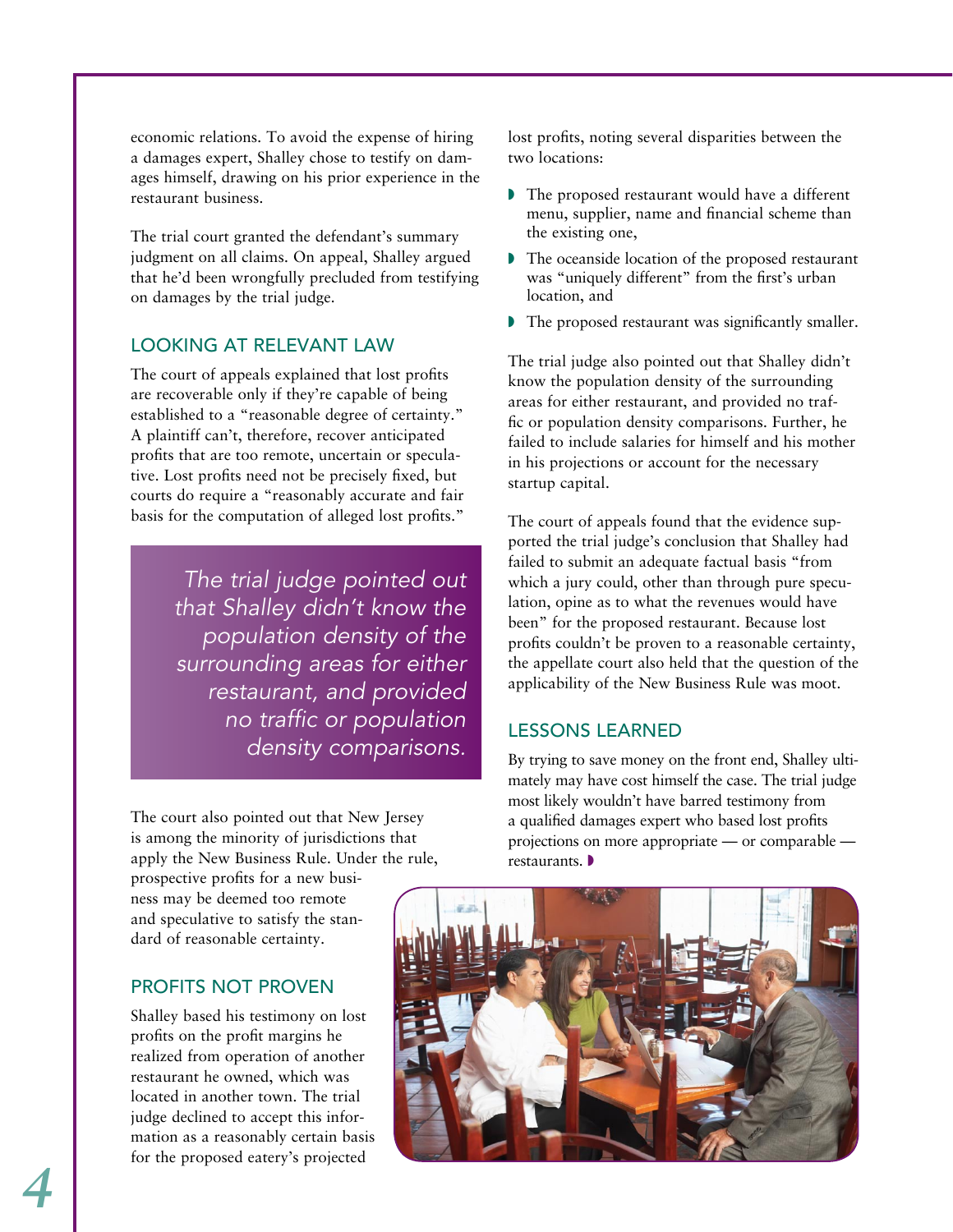# Valuation reports are about more than numbers

When you receive a business valuation report it's tempting to go straight to the bottom line your valuator's estimate of the subject business. But properly written reports contain much more information that you can use to support damages and related arguments or to attack an adversary's proposed valuation.

#### CRITICAL COMPONENTS

The American Society of Appraisers (ASA) has formulated a set of business valuation standards intended to maintain and enhance the quality of business valuations for the benefit of their users. According to the ASA standards, a comprehensive valuation report includes, at minimum, the following elements:

**Definition of the assignment.** A precise definition of the valuation assignment is vital to reaching an accurate conclusion. If the definition is inaccurate, the resulting valuation is likely to be inaccurate as well. The report, therefore, should identify the:

- $\triangleright$  Business interest being valued for example, 100 shares of Class A stock of X Corporation,
- $\triangleright$  Purpose and use of the valuation such as to determine fair value for dissenters' rights purposes,
- Standard of value commonly fair market value,
- $\triangleright$  Premise or basis of value such as going concern or liquidation basis,
- $\blacktriangleright$  Level of value for example, marketable minority, and
- $\blacktriangleright$  Effective date and report date.

The definition section also may include the business's principal location, its state of incorporation, and any other assumptions and hypothetical conditions.

**Assumptions and limiting conditions.** The ASA mandates that appraisers state that they have no conflict that could threaten their independence or objectivity. If a conflict exists, it must be disclosed. Conflicts can be used to undermine an appraiser's credibility before a jury — even when properly



disclosed in the valuation report. Attorneys who skim over a report's disclosures could put up an appraiser who's vulnerable to damaging crossexamination or miss an opportunity to poke holes in an opposing appraiser's testimony.

Where appropriate, a report must indicate that the appraiser relied on data supplied by others without independent verification, and list the sources for that data. And the report must state that the valuation is valid only for the valuation date indicated and the purpose stated.

**Business description.** The report must describe relevant factual matters related to the subject business, including the type of entity; history, products and services; markets and customers; major assets and liabilities; management; and past transactional evidence of value. The report also might cite outlooks for the general economy, industry and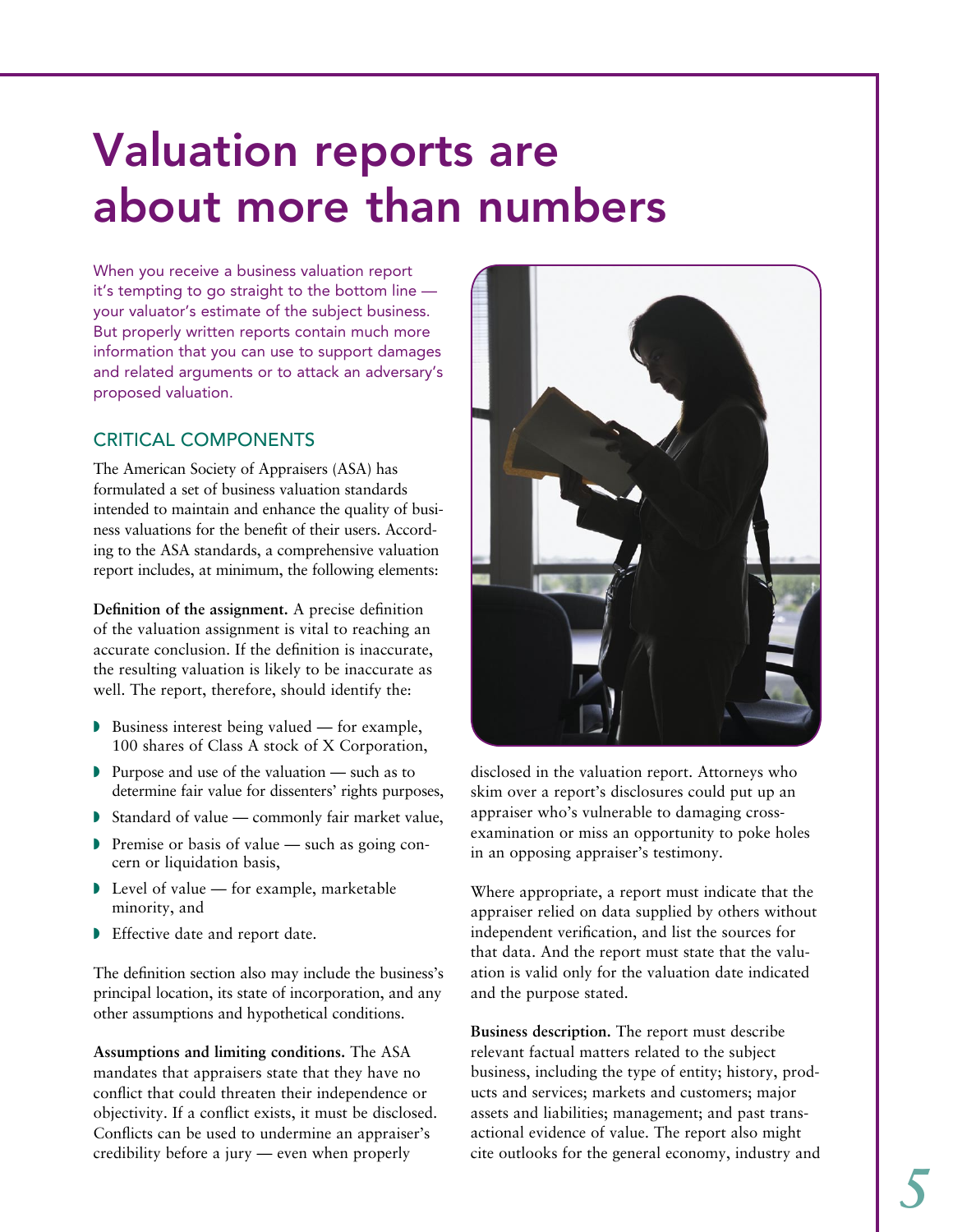specific business, as well as discuss the business's competition and sensitivity to cyclical factors.

Appraisers need to develop an in-depth understanding of the subject business, and the business description should demonstrate this understanding. If any of the above items are missing, you need to ask why and how it could affect the valuation.

*Conflicts can be used to undermine an appraiser's credibility before a jury even when properly disclosed in the valuation report.*

**Financial analysis.** The report should incorporate exhibits summarizing the business's balance sheets and income statements for a period of years sufficient for the valuation's purpose and nature of the business. And it must fully explain any adjustments the valuator has made to the reported financial data. If the valuator used projected balance sheets or income statements, the report must discuss the related assumptions. Every adjustment and projection warrants close scrutiny.

**Valuation methodology.** The valuator should disclose the methods he or she used and the reasons for their selection. The report must further document steps taken in applying such methods and explain how factors such as discount rates, capitalization rates and multiples were determined and used.

#### Read all about it

Although the requirements above apply only to ASA members, they provide useful guidance on the baseline types of information every valuation report should include. Reports that omit such data might raise questions about the appraiser's adherence to professional standards. With the information uncovered by poring over valuation reports, savvy attorneys can develop effective approaches for supporting or tearing down valuations.  $\blacktriangleright$ 

# Insurance fraud: Is your client being scammed?

Insurance fraud isn't only an insurance industry problem. It's a problem for all businesses concerned about rising premium rates — not to mention out-of-pocket expenses.

Although businesses potentially can become victim to a variety of schemes intended to bilk insurance companies and workers' compensation funds, on-the-job injury and property-casualty fraud are the most common. When one of your clients suspects that an employee accident or other claim is bogus, work with a fraud investigator experienced in spotting the signs of insurance scams.

#### All in a day's work

Falsified injury claims, unnecessary medical services, missed work and off-hours injuries are some of the most common workers' comp scams perpetrated by employees. For example, though most accidents are legitimate, the National Floor Safety Institute claims that at least 3% of "slip-and-falls" are staged.

Experts look for several signs that such fraud is being perpetrated:

**Curious timing.** An employee who reports an on-the-job injury Monday morning, with no